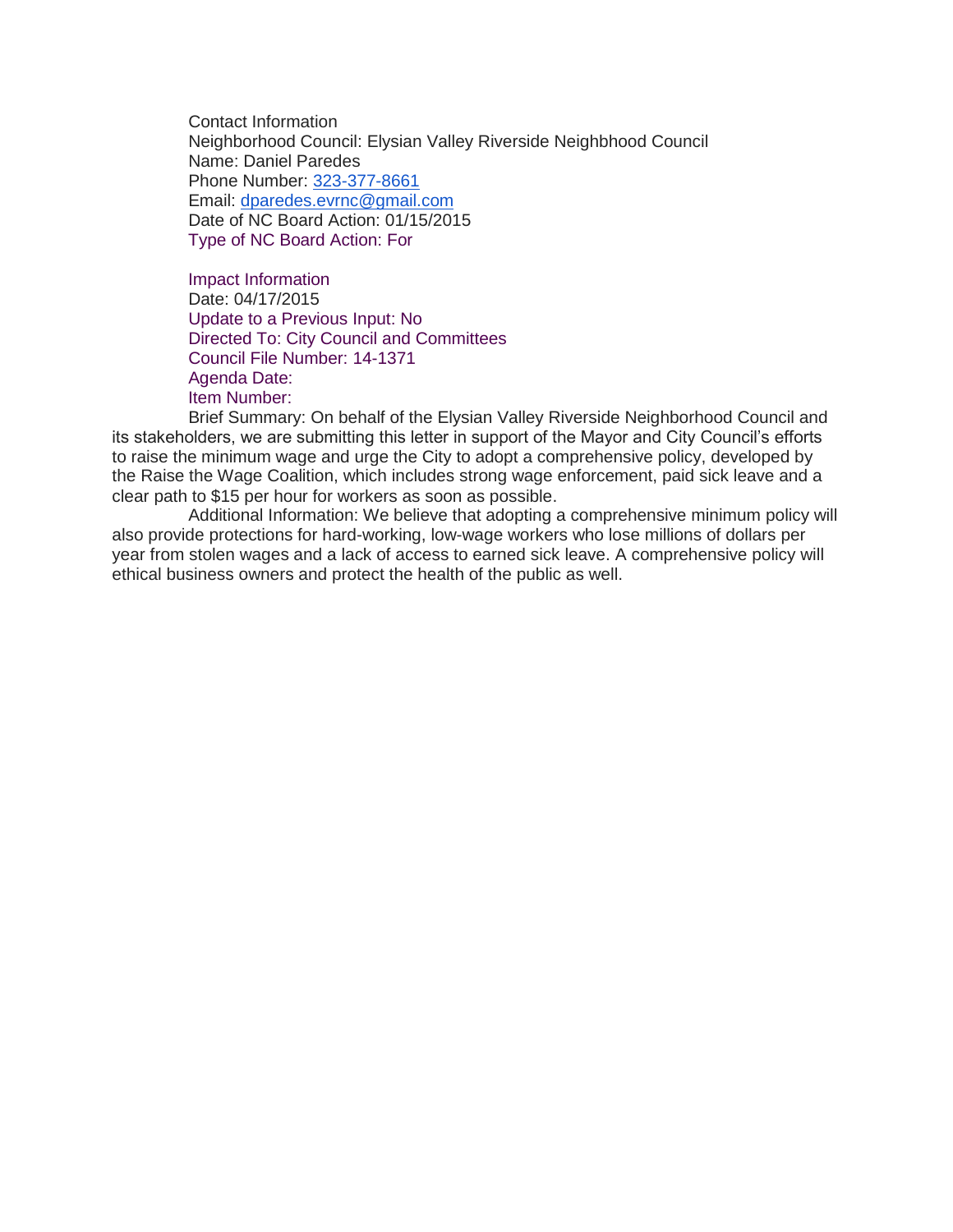#### CITY OF LOS ANGELES, CALIFORNIA



#### ELYSIAN VALLEY RIVERSIDE NEIGHBORHOOD COUNCIL

February 5, 2015

To Whom It May Concern:

On behalf of the Elysian Valley Riverside Neighborhood Council and its stakeholders, we are submitting this letter in support of the Mayor and City Council's efforts to raise the minimum wage and urge the City to adopt a comprehensive policy, developed by the Raise the Wage Coalition, which includes strong wage enforcement, paid sick leave and a clear path to \$15 per hour for workers as soon as possible. Doing so will bring over 800,000 Angelinos out of poverty, produce over 9 billion dollars in additional consumer spending at our local businesses and create over 64,000 jobs for our communities.

We believe that adopting a comprehensive minimum policy will also provide protections for hard-working, low-wage workers who lose millions of dollars per year from stolen wages and a lack of access to earned sick leave. A comprehensive policy will ethical business owners and protect the health of the public as well.

The Elysian Valley Riverside Neighborhood Council is proud to add our voice to a growing list of groups in support of a comprehensive minimum wage policy. If you have any questions, please feel free to contact me or our President, Steve Appleton

Sincerely,

Daniel Paredes, Vice President Elysian Valley Riverside Neighborhood Council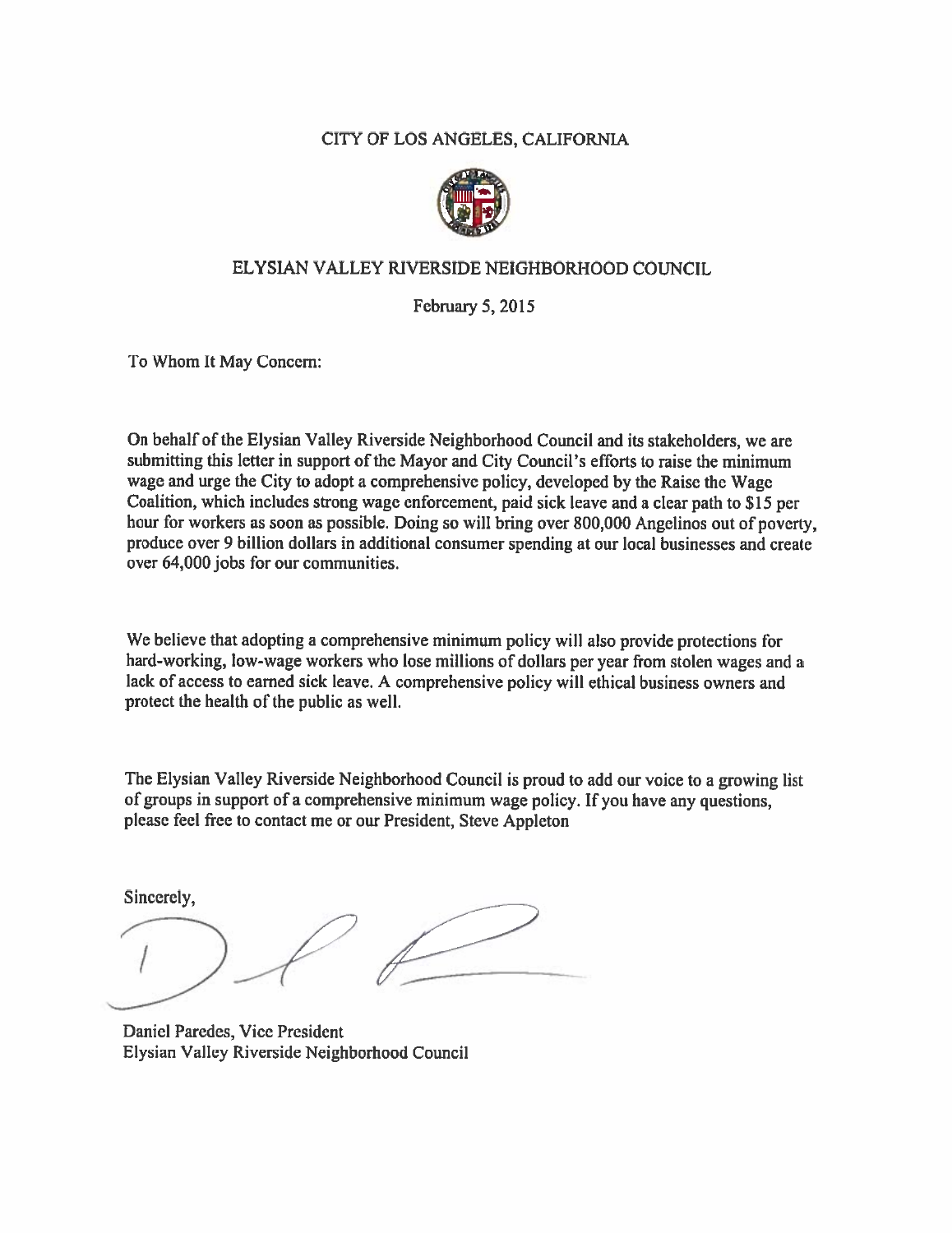

### **MINUTES OF THE ELYSIAN VALLEY RIVERSIDE NEIGHBORHOOD COUNCIL MEETING OF THURSDAY, JANUARY 15, 2015 ALLESANDRO ELEMENTARY SCHOOL AUDITORIUM 2210 RIVERSIDE DRIVE, LOS ANGELES 90039**

The public is requested to fill out a "Speaker Card" to address the Board on any agenda item before the Board takes an action. Public comment is limited to 2 minutes per speaker, but the Board has the discretion to modify the amount of time for any speaker.

1. CALL TO ORDER, ROLL CALL

The meeting was called to order by President Appleton at **6:37 p.m.** The following Board Members were present and produced a quorum for this meeting:

| Steve Appleton   | Arturo Gomez     | Jeff Klein    |
|------------------|------------------|---------------|
| Daniel Paredes   | Roman Gomez      | Becky Lee     |
| (Arr. 6:55 p.m.) | (Arr. 8:10 p.m.) | Katie Poltz   |
| Marie Gurule     | Lali Grewal      | Daniel Torres |
| Allen Anderson   | (Left 8:50 p.m.) |               |

Absent: Andy Chung, Chad Gordon, Christopher Pina (Resigned), Astrid Sykes

2. APPROVAL OF THE AGENDA

Stakeholder Vicente Montalvo stated that the grievance he submitted must be on the Agenda. Appleton responded, "Generally we do not get in dialog about public comments but I think it serves the public to explain why the agenda item is not on the Agenda. As you were informed, the grievance you submitted was rejected by the City Attorney as not being a valid grievance. We were instructed not to form a grievance committee, and not to put the item on the Agenda." Barry Stone from the Dept of Neighborhood Empowerment interrupted, stating, "DONE is all about openness and so the grievance should be on the agenda.

Appleton reiterated that EVRNC was "instructed by the City Attorney not to include the grievance."

**\_/\_ moved to approve the Agenda. Motion passed 10-0-0 by roll-call vote.** 

- 3. PUBLIC COMMENT
	- a. Ed Brostoff, Alexander Benitez, Ceci Dominguez, Gary Rogokos, and Adrienne Benitez, and others who did not identify themselves, expressed anger over the proposed Riverfront Creative Campus development at 2990 Allesandro St.
	- b. Bob Berg announced that the Mayor's Crisis Response Team needs volunteers to help the families of crime and other victims. The application is available at http://tinyurl.com/crtapplication2015.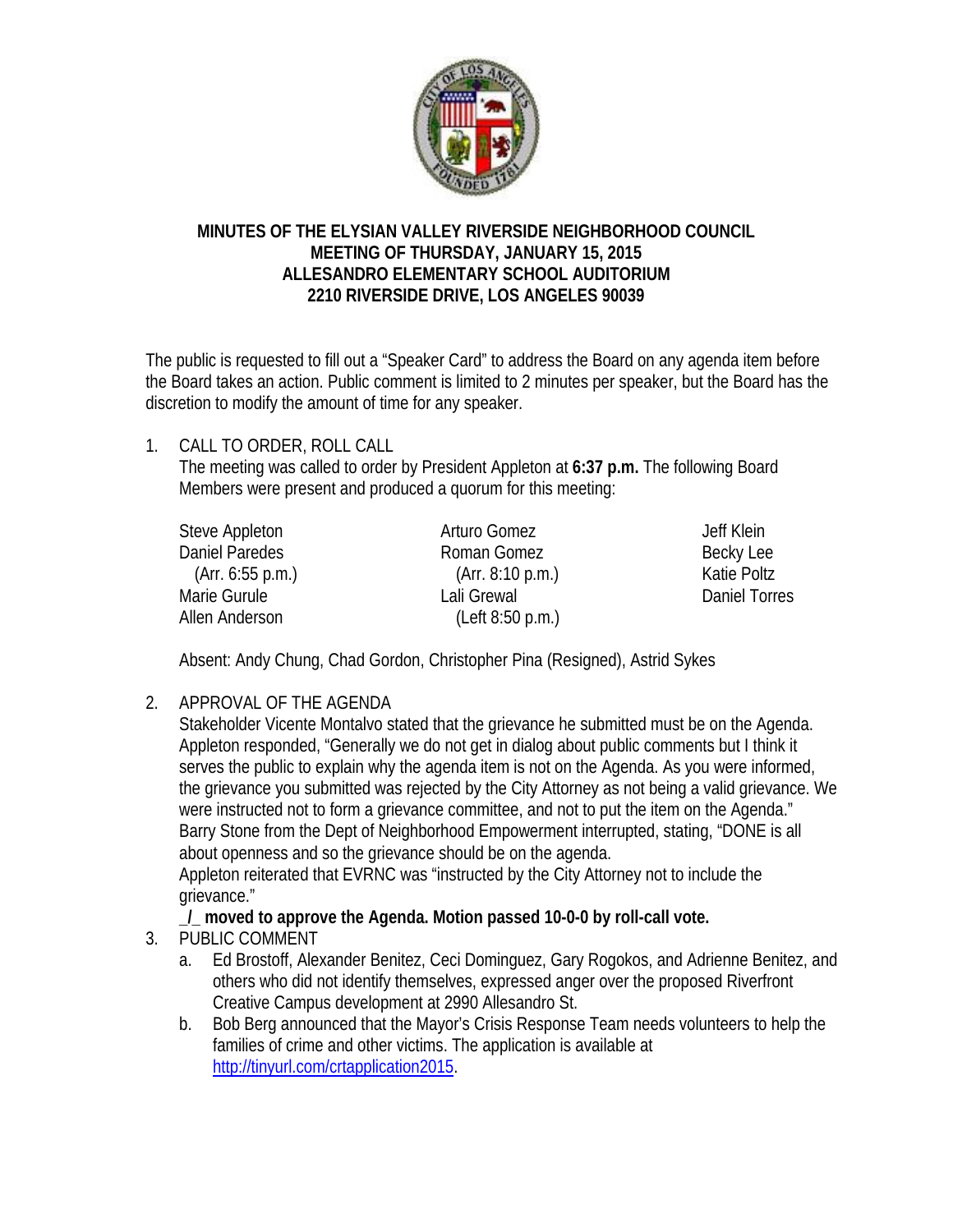- c. Ceci Dominguez recommended there also be committees on Education and Health, and that more money be spent on events and mammograms than Neighborhood Purpose Grants. She reported that there were over 200 attendees at the Breakfast with Santa.
- d. Vincent Montalvo demanded that a Grievance Committee be formed.
- e. Barry Stone, representing the Dept. of Neighborhood Empowerment (DONE), introduced himself as EVRNC's new representative. Further, that the deadline for Board Members to sign the Code of Conduct has been extended to April 3, 2015.
- 4. COMMUNITY ANNOUNCEMENTS
	- a. Karin Flores, representing the Friends of the L.A. River, announced there would be a community clean-up at Marsh and Steelhead Parks on April 18, 2015, from 9 a.m.-12 p.m.
	- b. Susan Reimers, EVRNC Budget Representative, announced that the Budget Advocates and Mayor's Office would be holding regional Town Halls on the City Budget in February. As soon as the date is confirmed, it will be forwarded to EVRNC Outreach.
- 5. REVIEW OF MINUTES OF LAST MEETING Tabled.
- 6. CHAIR'S REPORT

Appleton reported that he had attended an event at the Community Garden; there was a great turn-out. The purpose of the neighborhood council(s) is to give voice to the community, to hear its opinions, and EVRNC is striving to focus on better communication.

7. PUBLIC COMMENT

Adam Bass, representing CD13, distributed his report to EVRNC. Of particular note, he announced that CD13 would soon schedule a community meeting on the "Riverfront Creative Campus" at 2990 Allesandro St. He also announced that the only Community Development Block Grant request that Councilman O'Farrell made this year was to complete the street lighting project in Elysian Valley; they expect an answer in February.

- 8. COMMITTEE REPORTS
	- a. Outreach

 Klein reported that the Committee had met. They are looking for ways to reach out across various technologies: from facebook to advertising in the Community Beacon to handing out flyers. He publicly thanked Robert Leyland for distributing the flyers. Lee presented a flyer that she designed that notes when the Board, Environment & Land Use, Outreach and Grants committees respectively meet. A. Gomez, now Chair of the Outreach Committee, reported that he was finalizing the first ad for the Community Beacon. A. Gomez also reported that the Committee endorsed EVRNC forming an Ad Hoc Committee on Community Displacement.

b. Environment & Land Use

 Appleton reported that the past couple of meetings have been active. There is a small restaurant at Fletcher and Ripple that had presented. The next meeting will focus on several projects.

- c. Ad Hoc Website Committee Poltz reported that DONE would be paying for EVRNC to use Nation Builder and she thinks the website is ready to be transferred to the Outreach Committee.
- d. Grants Committee Anderson announced that he was resigning as Chair of this Committee and the appointment of a new Chair should be agendized for the next meeting.
- e. Public Comment on Committee Reports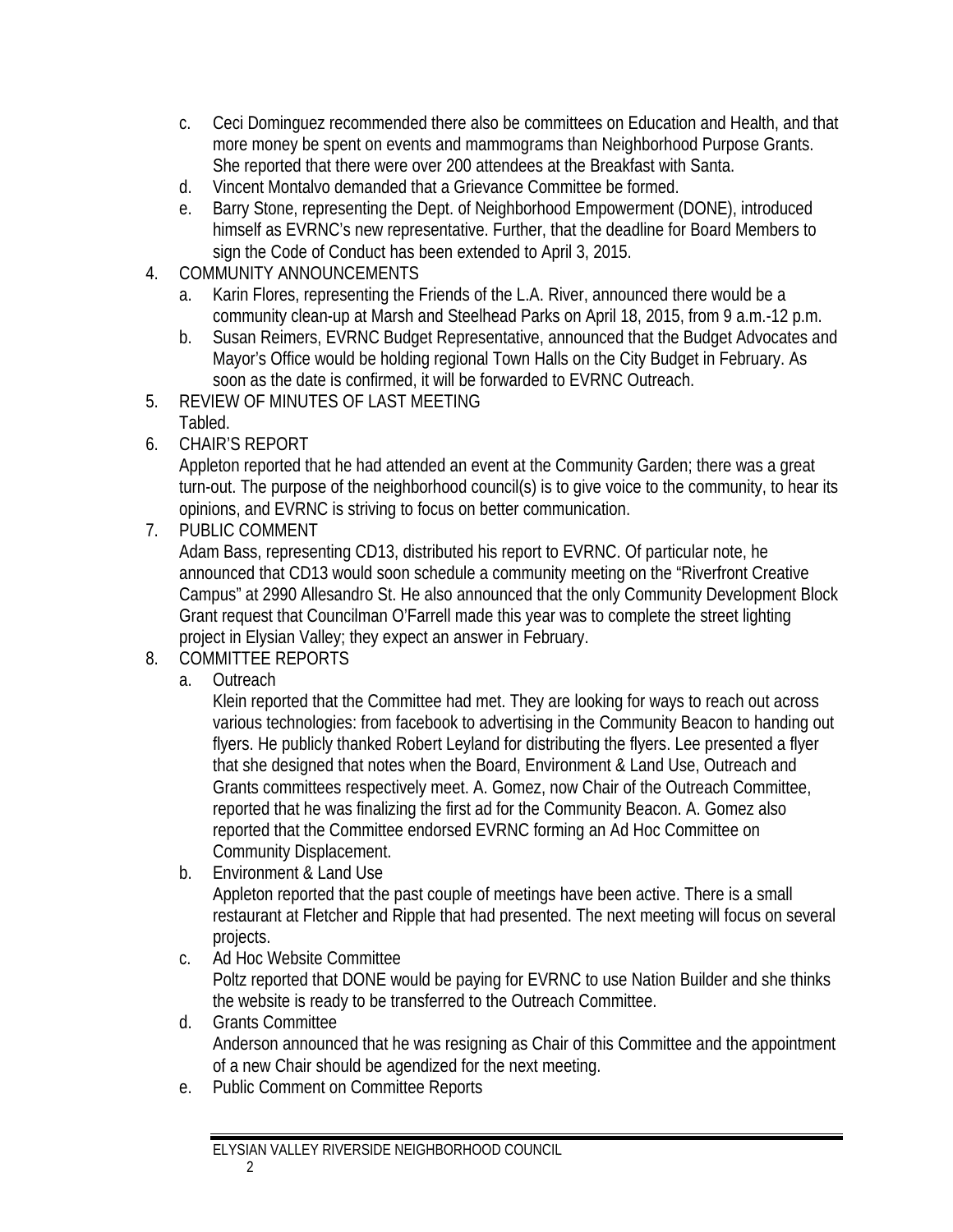- i. Ceci Dominguez again recommended that committees be formed for Education and Health. Also, that the Budget & Finance and Executive Committee meetings be added to the Outreach flyer.
- ii. Ed Brostoff recommended that EVRNC buy a kiosk to post announcements on the Bike Path.
- iii. Vincent Montalvo asked if the flyer would also be in Spanish. Response, yes.
- 9. AD HOC BYLAWS COMMITTEE REPORT AND RECOMMENDATIONS
	- a. **Klein/Torres moved to make the following changes to the Bylaws:**

Change applies to: Article VI – Officers; Section 1: Officers of the Board. Proposed: The officers of the Board ("Officers") shall include the following positions which all together comprise the Executive Committee: Chair, Vice-Chair, Secretary and Treasurer.

Change applies to: Article VI – Officers; Section 2: Duties and Powers; Item A. Proposed: The Chair shall act as the chief executive of the Council and shall preside at all Council meetings.

Change applies to: Article VI – Officers; Section 2: Duties and Powers; Item B. Proposed: The Vice-Chair shall serve in place of the Chair if the Chair is unable to serve.

**Motion passed 10-0-1 by roll-call vote. (Abstaining: R. Gomez)** 

## b. **Klein/Torres moved to make the following changes to the Bylaws:**

Change applies to: Article VIII – Meetings; Section 2.

Proposed: The Vice-Chair shall set the agenda for each Council meeting. If the Vice-Chair is vacant, then the Secretary shall set the agenda for each Council meeting. A final approval of the agenda will be done in dialogue and/or consultation with the Chair. Agenda requests made by Board Members, community members, and other stakeholders and which are omitted may receive an explanation for the omission. No reason shall be given for the omission if the EVRNC has been given legal advice from the City Attorney.

**Motion failed 5-6-0 by roll-call vote. (Noes: A. Gomez, Poltz, Lee, Gurule, Anderson, R. Gomez)** 

### c. **Klein/Gurule moved to make the following changes to the Bylaws:**

Change applies to: Article VI – Officers; Section 2; Item C. Proposed: The Secretary shall keep minutes of all Board meetings. The Board, at its discretion, may approve an alternative individual to keep minutes. In the absence of this approved individual, the responsibility shall fall back onto the Secretary.

# **Motion passed 11-0-0 by roll-call vote.**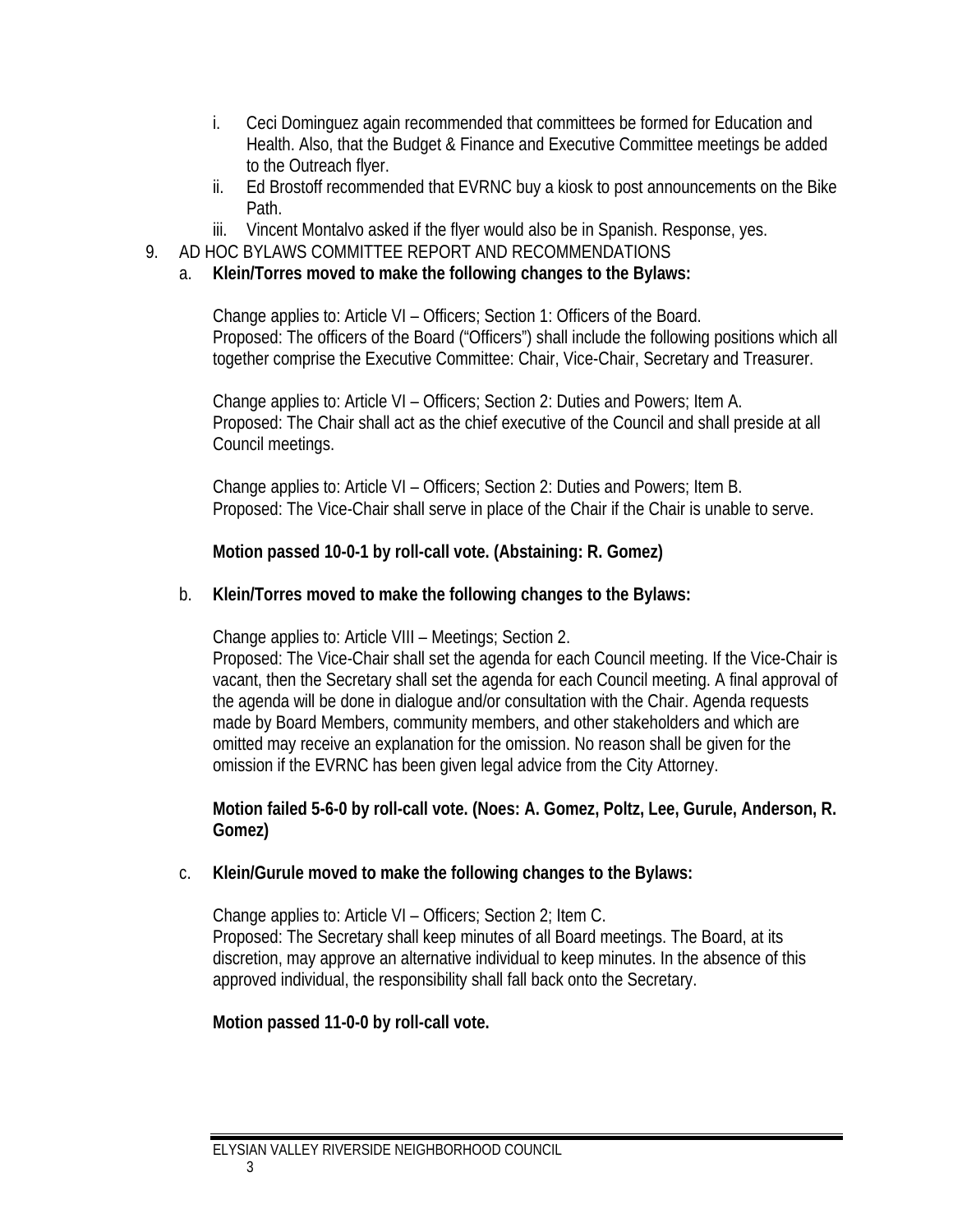# d. **Klein/Anderson moved to make the following changes to the Bylaws:**

Change applies to: Article vii – Committees and Their Duties; Section 3; Item C. Proposed: All Committee Chairs shall be appointed by te Board. The Chairs or an individual approved by the Chairs shall keep a written record of Committee meetings, including minutes, and shall provide regular reports on Committee matters to the Board.

**Motion passed 10-0-0 by roll-call vote.** (Grewal left the meeting for the night prior to vote)

- 10. APPROVAL OF FUNDING FOR SEPTEMBER, 2014 EXPENDITURES **Torres/Anderson moved to approve September 2014 expenditures in the amount of \$445.33. Motion passed 10-0-0 by roll-call vote.**
- 11. APPROVAL OF FUNDING FOR OCTOBER, 2014 EXPENDITURES **Torres/Anderson moved to approve October 2014 expenditures in the amount of \$1,817.34. Motion passed 10-0-0 by roll-call vote.**
- 12. APPROVAL OF FUNDING FOR DECEMBER, 2014 EXPENDITURES **Torres/Paredes moved to approve December 2014 expenditures in the amount of \$596.62. Motion passed 10-0-0 by roll-call vote.**
- 13. VOTE COUNT FOR PARTNERS OF DORRIS (POD) AND LOS ANGELES NEIGHBORHOOD LAND TRUST GRANTS STATING THAT THE FUNDS WILL COME FROM 2013-2014 FISCAL YEAR FUNDING
	- a. **Appleton/Gurule moved that the EVRNC request that the Dept. of Neighborhood Empowerment fund the Partners of Dorris Neighborhood Purpose Grant with funds from the 2013-2014 Fiscal Year. Motion passed 10-0-0 by roll-call vote.**
	- b. **Appleton/Gurule moved that the EVRNC request that the Dept. of Neighborhood Empowerment fund the Los Angeles Neighborhood Land Trust Neighborhood Purpose Grant with funds from the 2013-2014 Fiscal Year. Motion passed 10-0-0 by roll-call vote.**
- 14. CONSIDER APPOINTMENT OF ELIGIBLE STAKEHOLDER AS BOARD MEMBER TO FILL EVRNC VACANCY

Tabled. Klein announced that Christopher Pina had resigned and that if anyone was interested in the seat, to email outreach.evrnc@gmail.com.

- 15. PRESENTATION ON HOMELESS CENSUS REPORT AND REQUEST FOR VOLUNTEERS A representative from the Los Angeles Homeless Services Authority announced that the Bi-Annual Homeless Count would take place on January 29, 2015. The Count helps the agencies to receive and allocate funding for homeless services. Volunteers are needed. Contact 213.683.3333 or go to TheyCountWillYou.org.
- 16. PRESENTATION ON LA CITYWIDE LIVING WAGE CAMPAIGN Rachel Torres from the Minimum Wage Coalition presented its findings on the cost of living in Los Angeles and the need to increase the minimum wage. **Paredes/A. Gomez moved to submit a Community Impact Statement in support of the Living Wage increase in line with the Minimum Wage Coalition. Motion passed 10-0-0 by hand-vote.**
- 17. REPORT BACK FROM ROMAN GOMEZ REGARDING THE ELYSIAN VALLEY Q CONDITIONS PUBLIC HEARING HELD ON DECEMBER 6, 2014 AT 9:30 A.M., DORRIS PLACE
- 18. DISCUSS IMPACT OF MPD ZONING ORDINANCE ON ELYSIAN VALLEY Tabled.